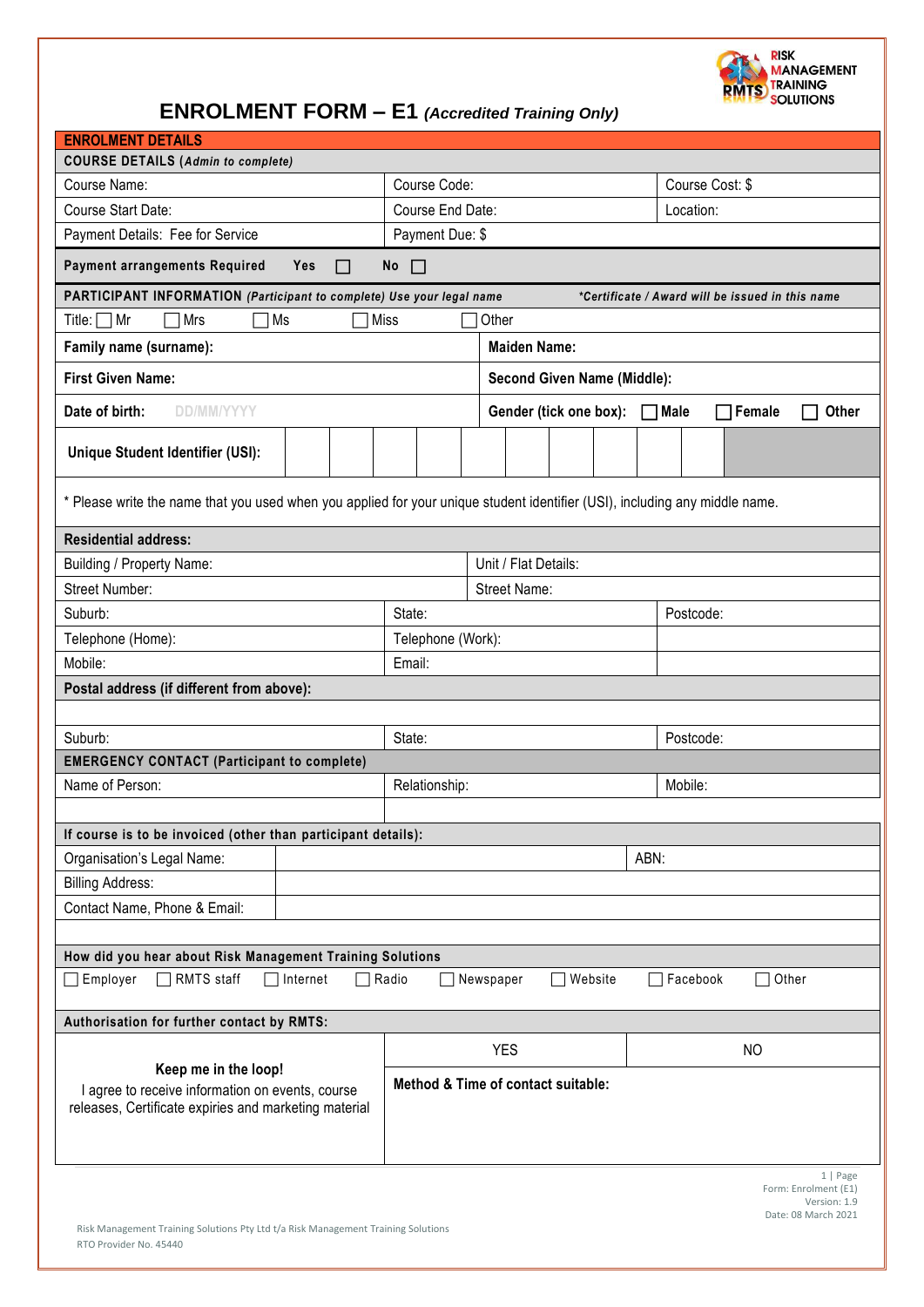

*AVETMISS Data required as part of our mandatory data collection and reporting:*

| <b>LANGUAGE AND CULTURAL DIVERSITY (Student to complete)</b>                                                                                                |  |  |  |  |  |  |  |
|-------------------------------------------------------------------------------------------------------------------------------------------------------------|--|--|--|--|--|--|--|
| 1. In which country were you born:                                                                                                                          |  |  |  |  |  |  |  |
| Australia<br>Other (please specify):                                                                                                                        |  |  |  |  |  |  |  |
| <b>Permanent Resident</b><br>or Permanent Humanitarian Refugee<br>Are you an: Australian Citizen                                                            |  |  |  |  |  |  |  |
| 2. Do you speak a language other than English at home?                                                                                                      |  |  |  |  |  |  |  |
| Yes, please specify:<br>No, English only                                                                                                                    |  |  |  |  |  |  |  |
| 3. Are you of Aboriginal or Torres Strait Islander Origin?                                                                                                  |  |  |  |  |  |  |  |
| Yes, Aboriginal<br>Yes, Torres Strait Islander<br>Yes, to both<br><b>No</b>                                                                                 |  |  |  |  |  |  |  |
| <b>DISABILITY</b>                                                                                                                                           |  |  |  |  |  |  |  |
| Do you consider yourself to have a disability, impairment or long-term condition?<br>4.                                                                     |  |  |  |  |  |  |  |
| No go to question 6<br>Yes, go to question 5                                                                                                                |  |  |  |  |  |  |  |
| 5. If you indicated the presence of a disability, impairment or long-term condition, please select the area(s) below:                                       |  |  |  |  |  |  |  |
| Hearing/Deaf<br><b>Mental Illness</b><br>Vision                                                                                                             |  |  |  |  |  |  |  |
| Physical<br>Acquired Brain impairment<br>Medical condition                                                                                                  |  |  |  |  |  |  |  |
| Intellectual<br>Other (please specify):<br>Learning                                                                                                         |  |  |  |  |  |  |  |
| <b>SCHOOLING</b>                                                                                                                                            |  |  |  |  |  |  |  |
| 6. What is the highest COMPLETED school level (tick one box only):                                                                                          |  |  |  |  |  |  |  |
| Year 12 qualification or equivalent;<br>Year 11 qualification or equivalent;<br>Year 10 qualification or equivalent;<br>Year 9 qualification or equivalent; |  |  |  |  |  |  |  |
| Year 8 qualification or equivalent;<br>Never attended school (primary / secondary) go to question 8                                                         |  |  |  |  |  |  |  |
| 7. Are you still attending secondary school?                                                                                                                |  |  |  |  |  |  |  |
| Yes<br>No                                                                                                                                                   |  |  |  |  |  |  |  |
| <b>PREVIOUS QUALIFICATIONS ACHIEVED</b>                                                                                                                     |  |  |  |  |  |  |  |
| 8. Have you SUCCESSFULLY completed any of the following qualifications?                                                                                     |  |  |  |  |  |  |  |
| No, go to question 10<br>Yes                                                                                                                                |  |  |  |  |  |  |  |
| 9. If YES then tick ANY applicable boxes                                                                                                                    |  |  |  |  |  |  |  |
| Certificate I qualification<br>Diploma or Associate diploma                                                                                                 |  |  |  |  |  |  |  |
| Certificate II qualification<br>Advanced diploma or Associate degree                                                                                        |  |  |  |  |  |  |  |
| Certificate III qualification or trade certificate<br>Bachelor degree or higher degree                                                                      |  |  |  |  |  |  |  |
| Certificate IV qualification or advanced cert/technician<br>Education other than above (including overseas qualifications)                                  |  |  |  |  |  |  |  |
| <b>EMPLOYMENT STATUS</b>                                                                                                                                    |  |  |  |  |  |  |  |
| 10. Of the following categories which BEST describes your current employment status?                                                                        |  |  |  |  |  |  |  |
| Full-time employee<br>Employed - unpaid worker in a family business                                                                                         |  |  |  |  |  |  |  |
| Part-time employee<br>Unemployed - seeking full-time work                                                                                                   |  |  |  |  |  |  |  |
| Self-employed - not employing others<br>Unemployed - seeking part-time work                                                                                 |  |  |  |  |  |  |  |
| Self-employed - employing others<br>Not employed - not seeking employment                                                                                   |  |  |  |  |  |  |  |
| <b>STUDY REASON</b>                                                                                                                                         |  |  |  |  |  |  |  |
| 11. Of the following categories, which BEST describes your main reason for undertaking this qualification (tick one)                                        |  |  |  |  |  |  |  |
| To get a job<br>It was a requirement of my job                                                                                                              |  |  |  |  |  |  |  |
| I wanted extra skills for my job<br>To develop my existing business                                                                                         |  |  |  |  |  |  |  |
| To start my own business<br>To get into another course of study                                                                                             |  |  |  |  |  |  |  |
| To try for a different career<br>For personal interest or self-development                                                                                  |  |  |  |  |  |  |  |
| To get a better job or promotion<br>Other reasons                                                                                                           |  |  |  |  |  |  |  |
| To get skills for community/voluntary work                                                                                                                  |  |  |  |  |  |  |  |
|                                                                                                                                                             |  |  |  |  |  |  |  |
|                                                                                                                                                             |  |  |  |  |  |  |  |
|                                                                                                                                                             |  |  |  |  |  |  |  |
| 2   Page                                                                                                                                                    |  |  |  |  |  |  |  |
|                                                                                                                                                             |  |  |  |  |  |  |  |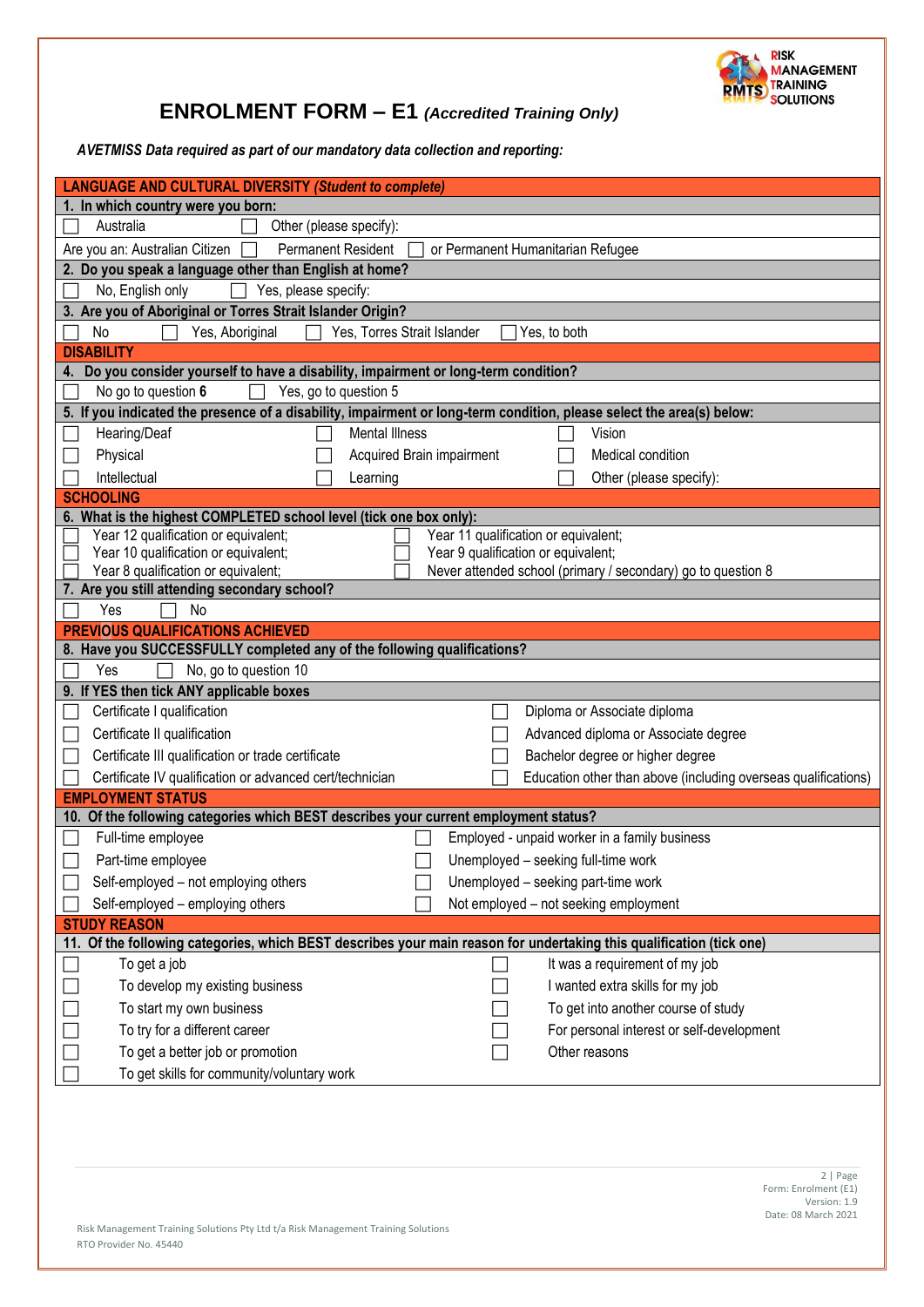

R**PL / Credit transfer (Please complete this even if you have completed a Certificate/Statement of Attainment with RMTS). If you are applying for RPL/CT you will need to complete a separate document and provide a certified copy of your Certificate / SOA:**

**RPL** is the formal recognition of a person's current skills and knowledge, no matter how, when or where the learning occurred. Even if you have never formally studied or trained in a particular area, you may have gained knowledge and skills through your education, training, work and life experience.

RPL can avoid duplication of training. It can be used to identify what training you may need to complete a qualification, or provide a pathway to a higher qualification.

If you feel that you have skills, past experience or qualifications that should be recognised as part of your present course, then please mention this to your trainer. RPL shall be carried out prior to the commencement of training and will be identified when developing the training plan. RPL may be available on request at any stage throughout your training.

**Credit transfer** recognises previous formal learning (e.g. University, other qualifications). It uses an assessment of a previous course or subject that an applicant has achieved to determine whether it can be credited to the new course in which the applicant wishes to enrol.

| Would you like to apply for any RPL or Credit transfer? No □ Yes □ Complete RPL or Credit Transfer application |  |  |
|----------------------------------------------------------------------------------------------------------------|--|--|
| PRIVACY STATEMENT AND PARTICIPANT DECLARATION                                                                  |  |  |

### **Privacy Notice:**

Under the Data Provision Requirements 2012, RMTS is required to collect personal information about you and to disclose that personal information to the National Centre for Vocational Education Research Ltd (NCVER).

Your personal information (including the personal information contained on this enrolment form), may be used or disclosed by RMTS for statistical, administrative, regulatory and research purposes. RMTS may disclose your personal information for these purposes to:

- Commonwealth and State or Territory government departments and authorised agencies; and
- NCVER.

Personal information that has been disclosed to NCVER may be used or disclosed by NCVER for the following purposes:

- populating authenticated VET transcripts;
- facilitating statistics and research relating to education, including surveys and data linkage;
- pre-populating RTO student enrolment forms;
- understanding how the VET market operates, for policy, workforce planning and consumer information; and
- administering VET, including program administration, regulation, monitoring and evaluation.

You may receive a student survey which may be administered by a government department or NCVER employee, agent or third-party contractor or other authorised agencies. Please note you may opt out of the survey at the time of being contacted.

NCVER will collect, hold, use and disclose your personal information in accordance with the Privacy Act 1988 (Cth), the National VET Data Policy and all NCVER policies and protocols (including those published on NCVER's website at [www.ncver.edu.au\)](http://www.ncver.edu.au/)

By signing this form, I acknowledge I understand the following information:

- I am aware of the consequences that may arise from providing false, misleading or incomplete information, including the cancellation of my enrolment application or the withdrawal of any offer made by RMTS.
- I have made RMTS aware of any learning difficulties I have.
- **■** I consent to RMTS using this enrolment information for any subsequent enrolments as part of my ongoing training requirements with RMTS.
- I shall inform RMTS of any change to my contact details immediately they occur.

At any time, you may contact Risk Management Training Solutions on: Email: admin@rmts.training Phone: 07 5455 5451 Privacy Policy: rmts.training/privacy-confidentiality.